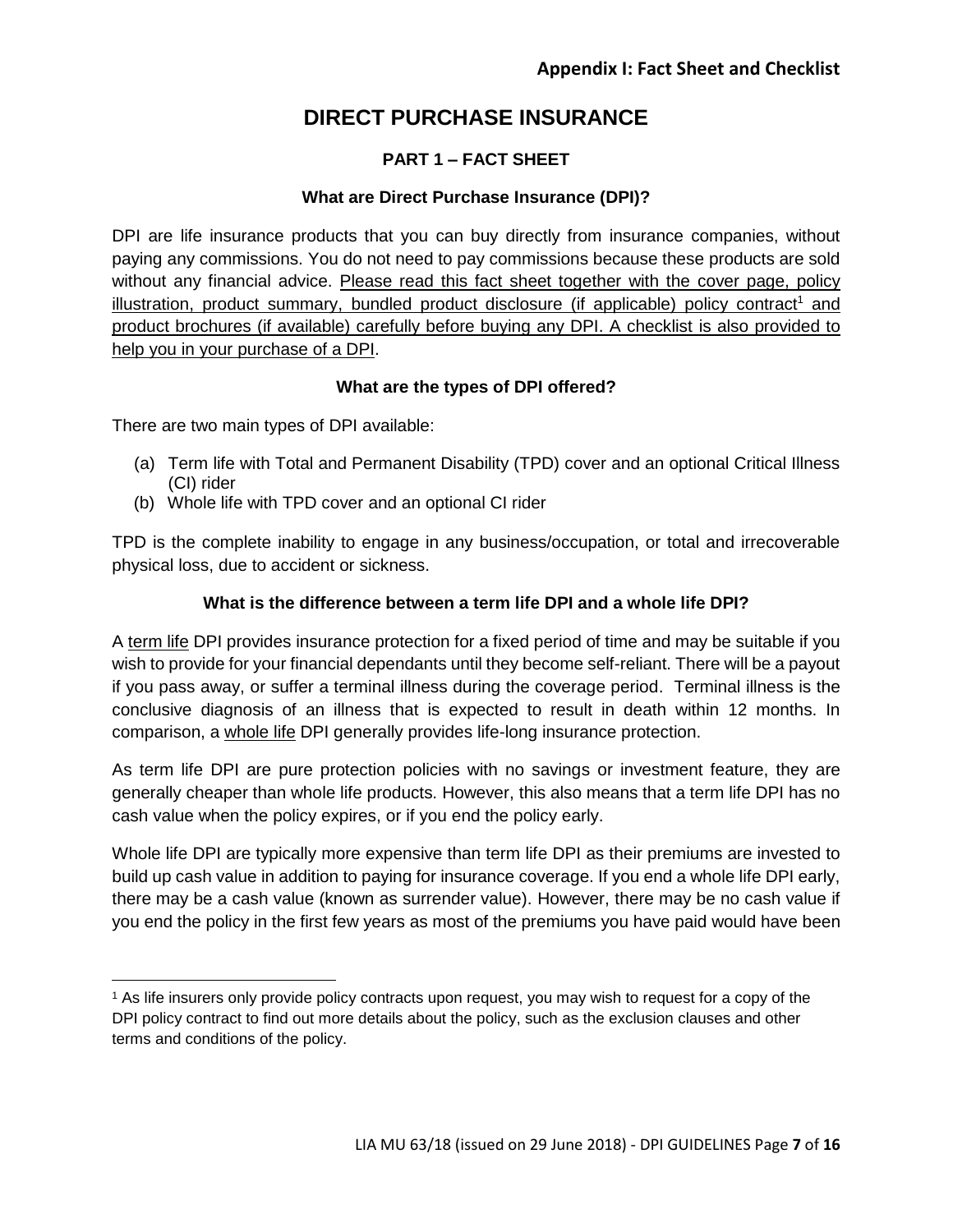used to pay for the initial administrative expenses incurred by the insurers for setting up the policy. For more information, visit http://www.moneysense.gov.sg/dpi*.*

## **Should I buy a critical illness rider for my DPI?**

Once you have chosen a term or whole life DPI, you may choose to add a CI rider. The CI rider pays out the full coverage amount of a term or whole life DPI in a lump sum either when you are first diagnosed with a CI or after you have undergone surgery covered under the rider (except for Angioplasty<sup>2</sup>). This payout may ease your financial burden as your treatments and medication can be costly. Your income may also be affected as you may not be able to work due to the CI. It is important to note that the term or whole life DPI, together with the CI rider, will be terminated once the coverage amount is paid out under the CI rider.

There is a total of 30 CIs covered under the CI rider. For more information on the CIs covered, please refer to http://www.moneysense.gov.sg/dpi. You should also refer to the policy contract for detailed definition of each CI as you will receive a payout under the CI rider only if the illness falls within the definition stated in the contract.

### **How much insurance coverage do I need?**

You should consider your financial commitments (e.g. loans, family expenses and children's educational needs) and existing insurance coverage, including insurance provided by your employer, when deciding the insurance coverage that you need. You may use the Insurance Estimator at at the following link: <https://www.cpf.gov.sg/eSvc/Web/Schemes/InsuranceEstimator/InsuranceEstimator> to help you decide on the amount of coverage you need.

You should also consider whether you can afford to pay the premiums for the entire duration of the policy, taking into account your outstanding loans, regular expenses and your income over the long term. If you are unable to pay the premiums, your insurance policy will lapse (or end) and you will no longer be covered. You may use the Budget Calculator available on the MoneySENSE website at: [http://www.moneysense.gov.sg/financial-planning/financial-calculators/budget](http://www.moneysense.gov.sg/financial-planning/financial-calculators/budget-calculator.aspx)[calculator.aspx](http://www.moneysense.gov.sg/financial-planning/financial-calculators/budget-calculator.aspx) to check if the premium is affordable based on your current income and expenditure.

## **How much insurance coverage can I buy?**

You can insure yourself for up to S\$400,000 per insurer, with a cap of S\$200,000 for whole life DPI.

 $\overline{\phantom{a}}$ 

<sup>&</sup>lt;sup>2</sup> The CI rider will only pay out 10% of the coverage amount of the main policy or \$25,000 whichever is lower, for Angioplasty and other invasive treatment for coronary artery. After the insurance company pays out the above, the remaining coverage amount for the main policy and CI rider continues to be in effect.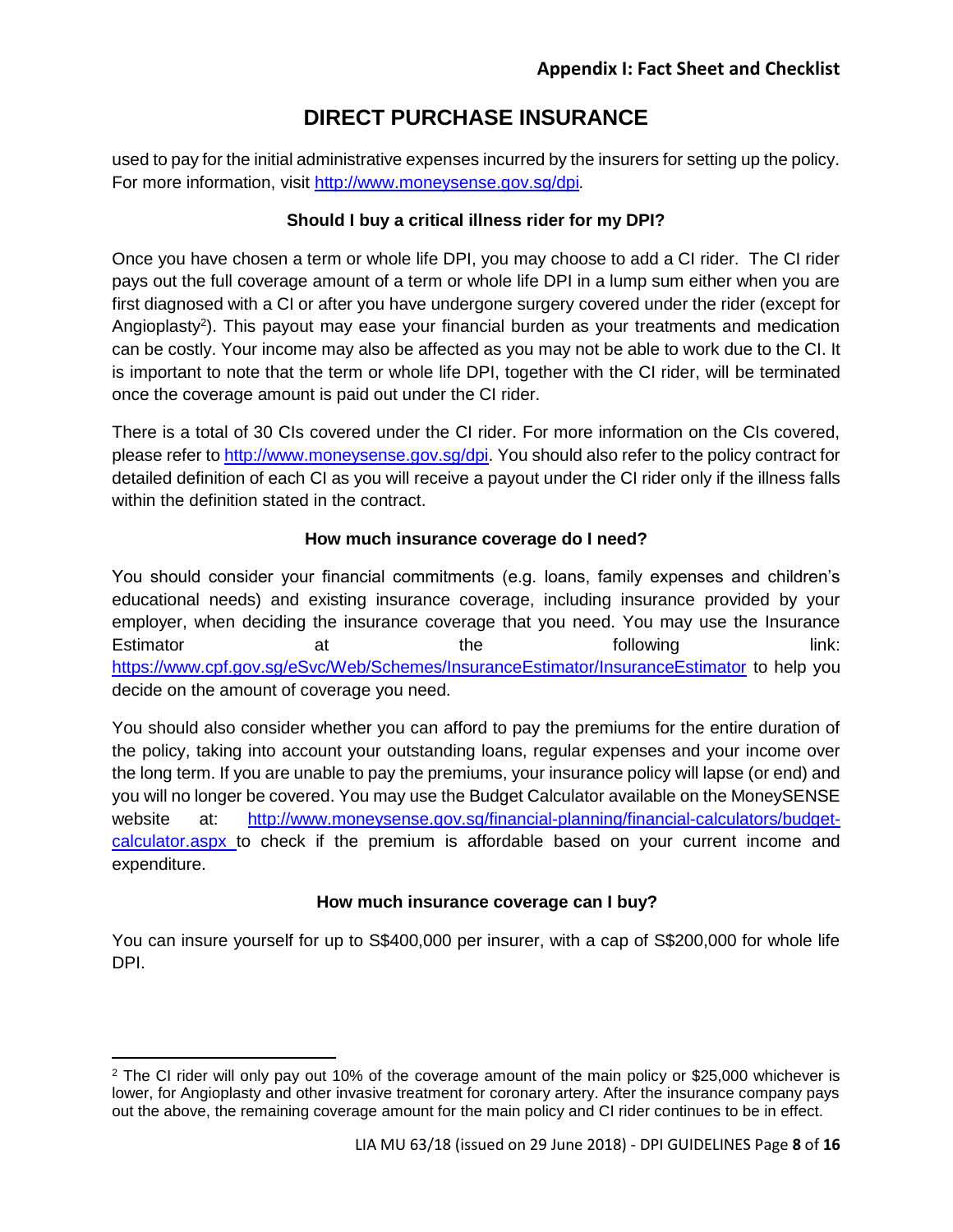The following are some scenarios to illustrate how the cap of S\$400,000 for DPI and sub-limit of S\$200,000 for whole life DPI work.

#### Scenario 1:

If you have bought a term life DPI with sum assured of S\$300,000, you may buy an additional term life DPI or whole life DPI with sum assured of \$100,000 from the same insurer.

### Scenario 2:

If you have bought a whole life DPI with sum assured of S\$150,000 from an insurer, you may buy another whole life DPI with sum assured not exceeding S\$50,000, or a term life DPI with sum assured not exceeding S\$250,000 from the same insurer.

The scenarios above are not exhaustive. Visit http://www.moneysense.gov.sg/dpi for more examples on the amount of DPI you can buy.

## **What are the different coverage periods offered for term life DPI and how do I choose among them?**

You may choose from three different coverage periods for your term life DPI:

- (a) 5 year renewable
- (b) 20 years
- (c) Term up to age 65

A 5 year renewable term life DPI may be suitable if you prefer shorter coverage and the flexibility to renew your policy. The premiums may be higher at the point of renewal due to your age, but any medical conditions uncovered since the start of the term life DPI will continue to be covered after the renewal.

The other options are a term life DPI with coverage period of 20 years, and a term life DPI that covers you up to age 65. These may be suitable if you prefer longer coverage.

As your dependants will not benefit from the DPI's coverage after it expires, you should consider the age of your dependants when choosing your policy coverage period.

## **What are the different premium payment periods offered for whole life DPI and how do I choose between them?**

You may choose to pay premiums for your whole life DPI up to age 70 or age 85.

If you choose to pay premiums until age 70, you will need to pay higher premiums every year, but the total amount paid over the entire premium payment period will be lower.

If you choose to pay premiums until age 85, you will pay lower premiums every year, but the total amount paid over the entire premium payment period will be higher.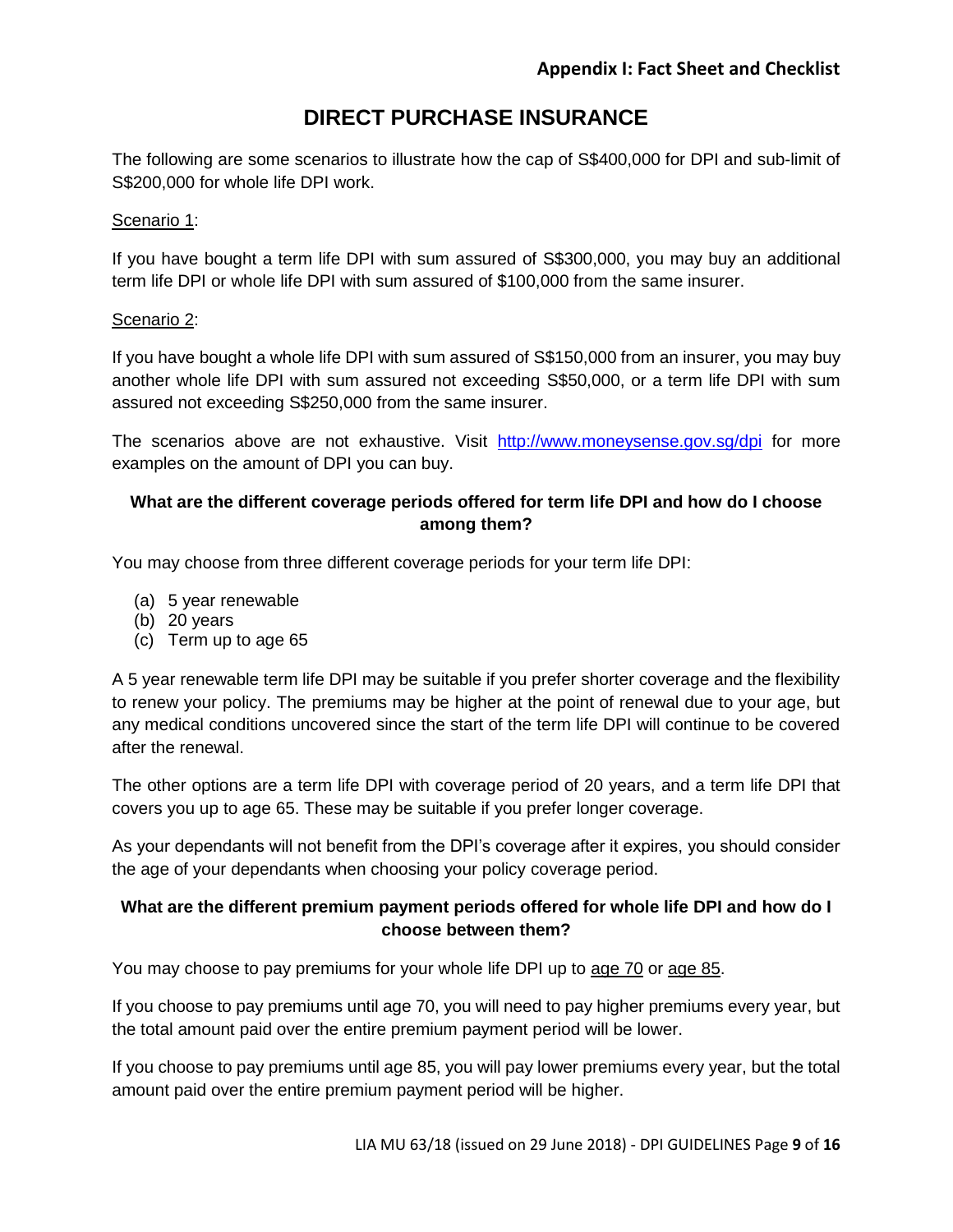Consider if you can afford to pay the premiums until the age you have chosen, taking into account that you may not be earning any income after you retire.

### **What other important points should I be aware of?**

You should read and understand the policy contract and product summary which set out the terms and conditions of the policy, such as the following:

### 1. Coverage period (for whole life DPI)

Insurers may either set a maturity age (e.g. age 99 or 100) when all benefits would be paid out, or pay the benefits only upon your death or diagnosis of a terminal illness, even if this occurs beyond age 99 or 100.

#### 2. Premiums for TPD coverage

The coverage for TPD lasts up to a maximum age of 65.

The premiums that you pay may change throughout the premium payment period, depending on how the insurers price the TPD coverage.

- (a) If the TPD coverage is priced separately from the main DPI, the premiums will be reduced once TPD coverage ends after age 65.
- (b) If the TPD coverage is priced as part of the main DPI and spread out equally over the entire premium payment period, the premiums will remain the same even though TPD coverage ends after age 65.

#### 3. Exclusion clauses

Different insurers may have different exclusion clauses which state the situations when benefits under the DPI are not payable. For example, some insurers may not pay out the TPD benefit if the policyholder becomes totally and permanently disabled arising from travel on a noncommercial aircraft. Some insurers may void the policy contract if the policyholder's death arises from any criminal activity; or an act of war (whether declared or not). You should read the product summary and policy contract to find out what these exclusions are and whether the DPI meets your needs.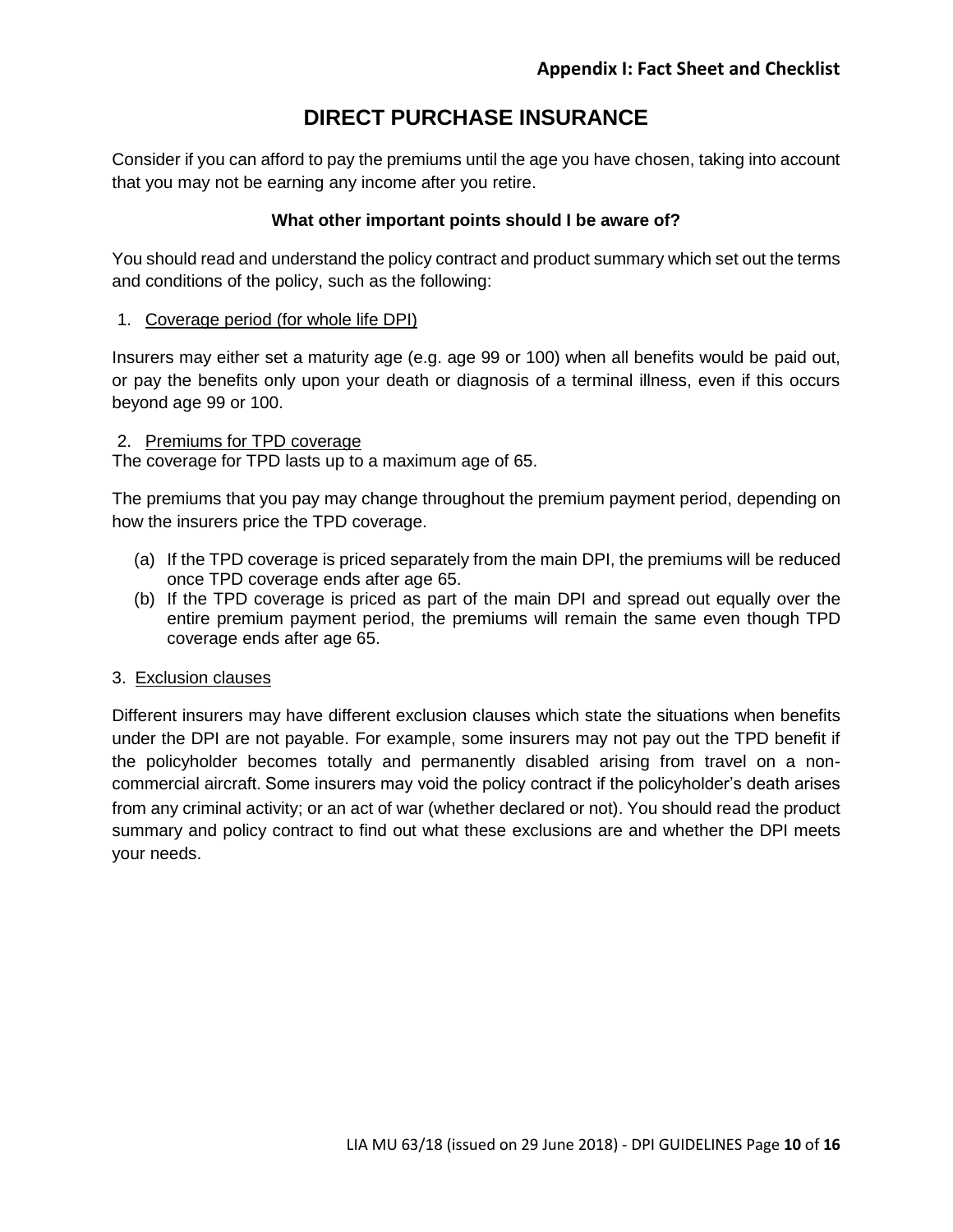### **What do I need to disclose in my DPI application?**

You should disclose all information requested in the proposal form (including any pre-existing medical conditions) fully and truthfully. If material information<sup>3</sup> is not disclosed, or is falsely disclosed, you or your dependants may not be able to claim the benefits under the DPI. If you are unsure whether the information is material, you are advised to disclose it.

After you submit your application, the insurer will conduct its underwriting. As the terms and benefits of the DPI may change after underwriting, you should consider whether the revised terms and benefits still meet your needs when you receive the policy documents.

### **I am still not sure what type of DPI to buy and how much coverage I need. What should I do?**

DPI may not be suitable for you if you are unsure about which type of DPI or how much coverage to buy as no financial advice is provided during the purchase process. In such a case, you are encouraged to seek advice from a financial advisory representative who will be able to advise you on a suitable product.

Useful resources and tools:

- 1) MoneySENSE website (including Frequently Asked Questions on DPI): http://www.moneysense.gov.sg/dpi
- 2) Web Aggregator (for life insurance products): http://www.comparefirst.sg
- 3) MoneySENSE Budget Calculator: [http://www.moneysense.gov.sg/financial](http://www.moneysense.gov.sg/financial-planning/financial-calculators/budget-calculator.aspx)[planning/financial-calculators/budget-calculator.aspx](http://www.moneysense.gov.sg/financial-planning/financial-calculators/budget-calculator.aspx)
- 4) CPF Board Board Insurance Estimator: [https://www.cpf.gov.sg/eSvc/Web/Schemes/InsuranceEstimator/InsuranceEstimator.](https://www.cpf.gov.sg/eSvc/Web/Schemes/InsuranceEstimator/InsuranceEstimator)

<sup>3</sup> Examples of material information include:

Whether you are a smoker

 $\overline{\phantom{a}}$ 

- Whether you are currently on any medication or receiving any treatment
- Whether you have any pre-existing medical conditions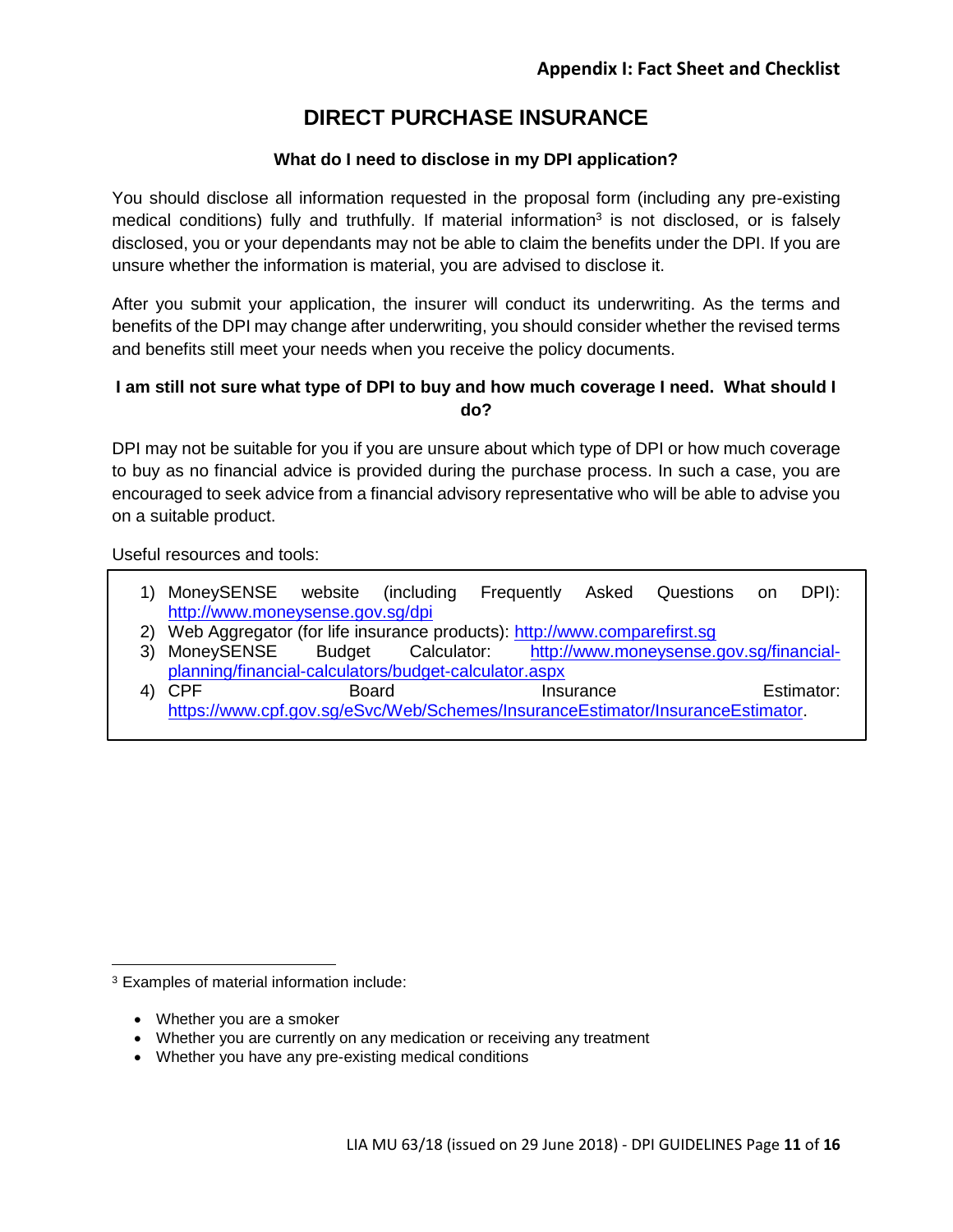## **PART 2 - CHECKLIST**

(i) This section must be completed before you can buy a DPI.

| I have                                                                                                                                       |  |
|----------------------------------------------------------------------------------------------------------------------------------------------|--|
| a) Read and understood the DPI Fact Sheet                                                                                                    |  |
| b) Read and understood the cover page, policy illustration and product summary, including<br>any coverage exclusions of the DPI              |  |
| c) Declared all pre-existing medical conditions in the Proposal Form                                                                         |  |
| d) Disclosed all existing life insurance policies that I own, or am in the process of applying for<br>in the Proposal Form                   |  |
| e) Declared my current financial situation, such as my income in the Proposal Form                                                           |  |
| f) Completed and disclosed fully and truthfully all the information requested in the Proposal<br>Form and any supplementary questionnaire(s) |  |
| g) Decided to buy the DPI, without seeking any advice from any financial advisory                                                            |  |
| representative                                                                                                                               |  |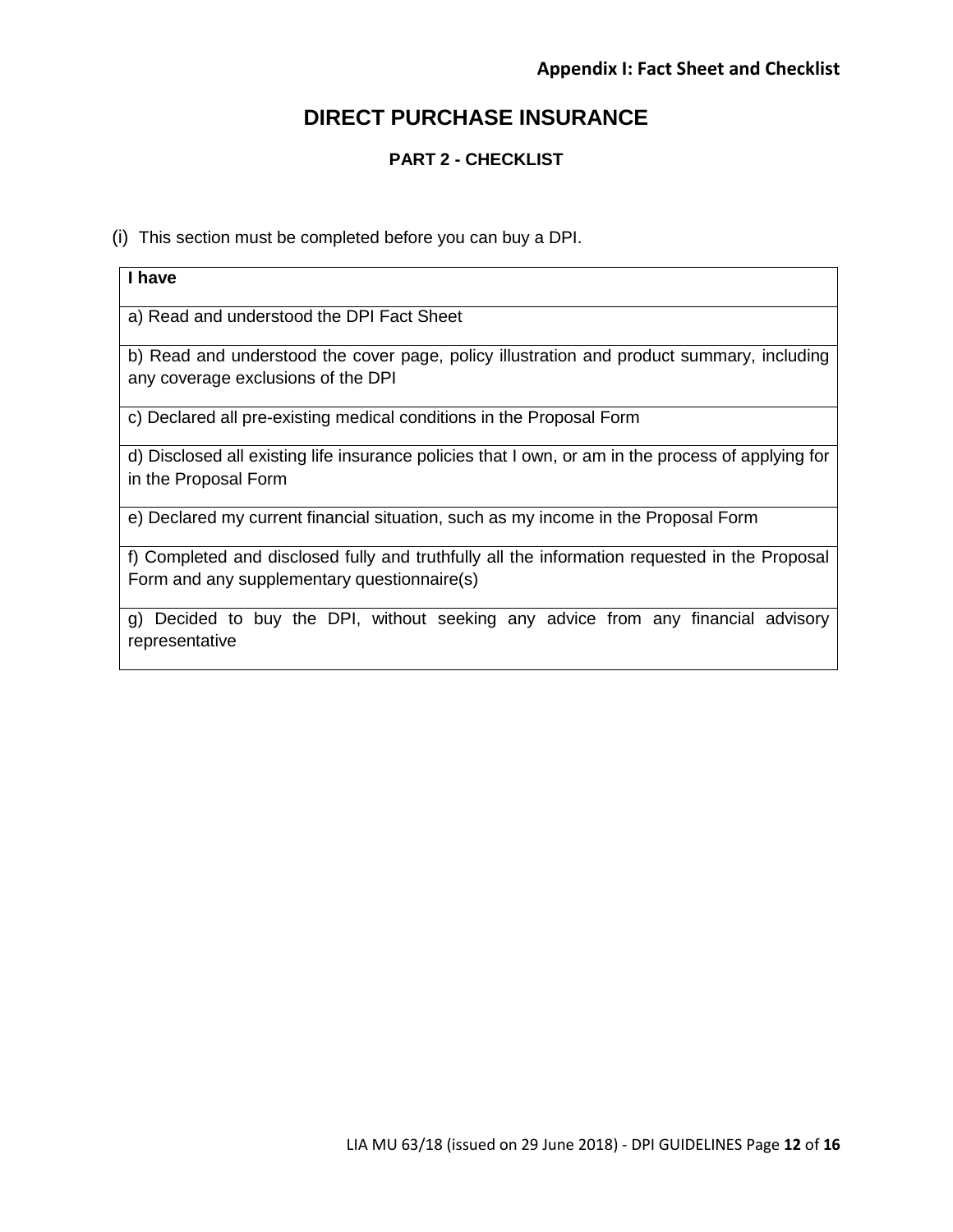(ii) You are encouraged to go through the following items before buying a DPI:

| Have you                                                                                                                                                                                                                       | <b>Yes</b> | Nο |
|--------------------------------------------------------------------------------------------------------------------------------------------------------------------------------------------------------------------------------|------------|----|
| a) Used the Insurance Estimator at the following link:<br>https://www.cpf.gov.sg/eSvc/Web/Schemes/InsuranceEstimator/InsuranceEstimator                                                                                        |            |    |
| to calculate the amount of life insurance coverage you would need?                                                                                                                                                             |            |    |
| b) Used the Budget Calculator at the following link:<br>http://www.moneysense.gov.sg/financial-planning/financial-calculators/budget-<br>calculator aspx to check if the premium that you will pay is affordable based on your |            |    |
| current income and expenditure?                                                                                                                                                                                                |            |    |
| c) Visited http://www.comparefirst.sq to compare the features and premiums of DPI<br>and other types of life insurance products?                                                                                               |            |    |
| d) Considered the different types of DPI and other types of life insurance products<br>that are available, and whether the DPI that you intend to purchase is suitable for<br>your financial circumstances and needs?          |            |    |

## **Acknowledgement of Receipt of DPI Fact Sheet**

I acknowledge that –

- (a) I have received a copy of the DPI Fact Sheet and have read and understood all of its contents.
- (b) I have completed the DPI Checklist and have decided to purchase \_\_\_\_\_\_\_\_\_\_\_\_ (Fill in the name of DPI)

Name:

NRIC/ID:

Date:

Signature: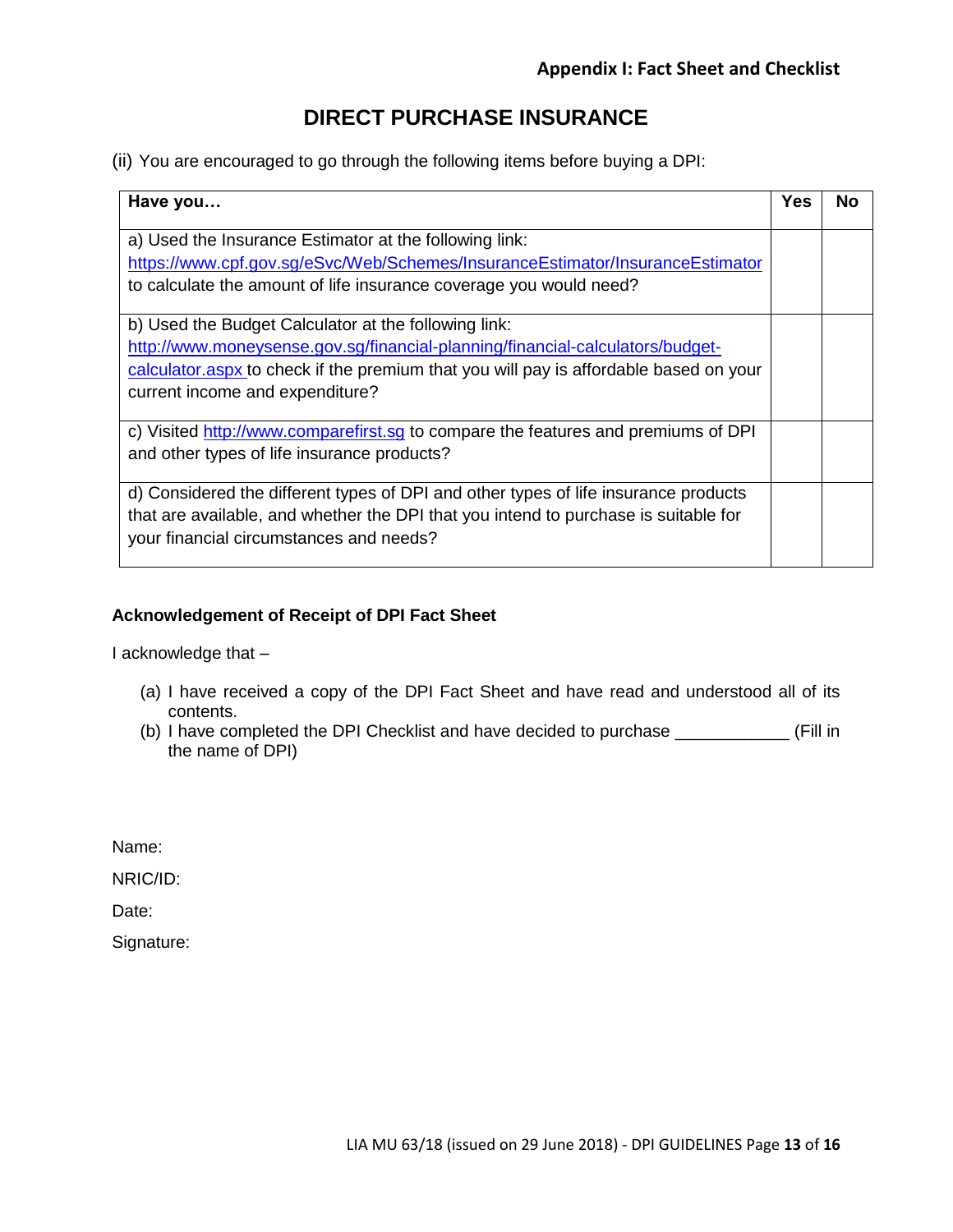## **FACT SHEET SUPPLEMENTARY FORM**

## **Definitions and Requirements Relating to "Selected Client" & "Trusted Individual"**

- 1) "Selected Client" in relation to a financial adviser, means any client of the financial adviser who meets any two of the following criteria –
	- (i) is 62 years of age or older;
	- (ii) is not proficient in spoken or written English<sup>1</sup>;
	- (iii) has below GCE 'O' level or 'N' level certifications, or equivalent academic qualifications, other than a client who meets any two of the criteria and has been assessed by the financial adviser (such assessment to be documented in writing) to possess adequate investment experience and knowledge to transact in the investment product recommended.

<sup>1</sup> Paragraph (ii) in relation to the definition of "Selected Client" does not apply if the representative provided the financial advisory services to the client in a language (other than English) which the representative and the client are proficient in and all sales documentation provided to the client is written in that language.

- 2) Selected Client should be accompanied by a Trusted Individual (TI) when purchasing a DPI.
- 3) If the Selected Client is not accompanied by a TI, the client can still choose to purchase a DPI and the Life Insurer needs to remind the client:
	- (i) that the DPI is bought without financial advice;
	- (ii) that there is a 14-day free-look period; and
	- (iii) to check with a TI on the DPI bought within the free-look period.

## **I acknowledge that:**

 **I have been briefed on the above 3 items by the Life Insurer and understood all of them.** 

**Name:**

**NRIC/ID:**

**Date:**

**Signature:**